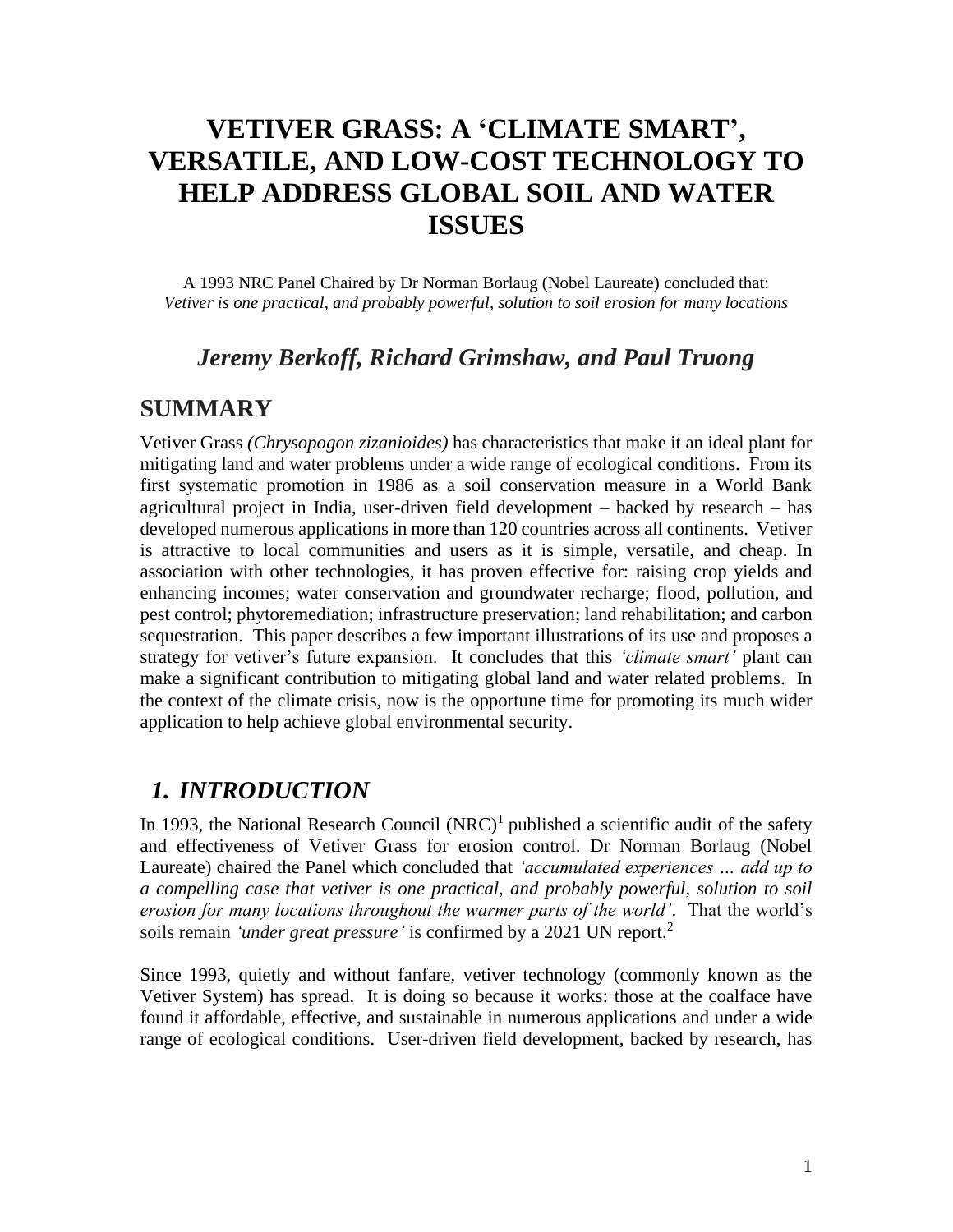

**Figure 1. The Vetiver System**

been the critical factor that has extended vetiver use beyond erosion control. Communities and users have found the plant effective in association with other technologies for: raising crop yields and enhancing incomes; conserving water; recharging groundwater; managing flood damage; remediating pollution; controlling pests; phytoremediation; the preservation of infrastructure; rehabilitating degraded land and as a pioneer plant for ecosystem restoration; and sequestering carbon. The technology is simple, versatile, and cheap and is readily adopted by users at any scale, whether communal, public, or private. It is of interest and importance to many sectors other than agriculture.

This paper assesses achievements to date and proposes a strategy for vetiver's future expansion. It

concludes that this *'climate smart'* plant can make a significant contribution to mitigating land and water related problems. The climate crisis provides opportune time for promoting its much wider application to help achieve global environmental security.

# *2. THE VETIVER PLANT*

Vetiver grass<sup>3</sup>, *Chrysopogon zizanioides*, \*,4 a C4 plant related to maize and sugarcane, is a long living *'clump'* grass introduced throughout the tropical and sub-tropical world. The commonest cultivars (non-invasive polyploids) originate from South India. Vetiver grass has a unique combination of characteristics:<sup>5,6,†</sup>

- Forms a dense, ground-level, permanent hedge normally about 1-2 meters high that – when planted along the contour – is an effective filter for reducing rainfall runoff velocity, trapping soil, and enhancing soil moisture.
- Has deep, strong-penetrating, fast-growing, vertical roots (3m or more) with high tensile strength (average 75 MPa).

<sup>\*</sup> The genus Vetiveria has been merged with Chrysopogon, hence *Vetiveria zizanioides* is now known as *Chrysopogon zizanioides*. Adams, R. P., R. N. Pandey, M. R. Dafforn and S. A. James. 2003: Op. cit.

<sup>†</sup> Besides the general references indicated, the website [\(https://www.vetiver.org\)](https://www.vetiver.org/) refers to research papers that support each of these characteristics.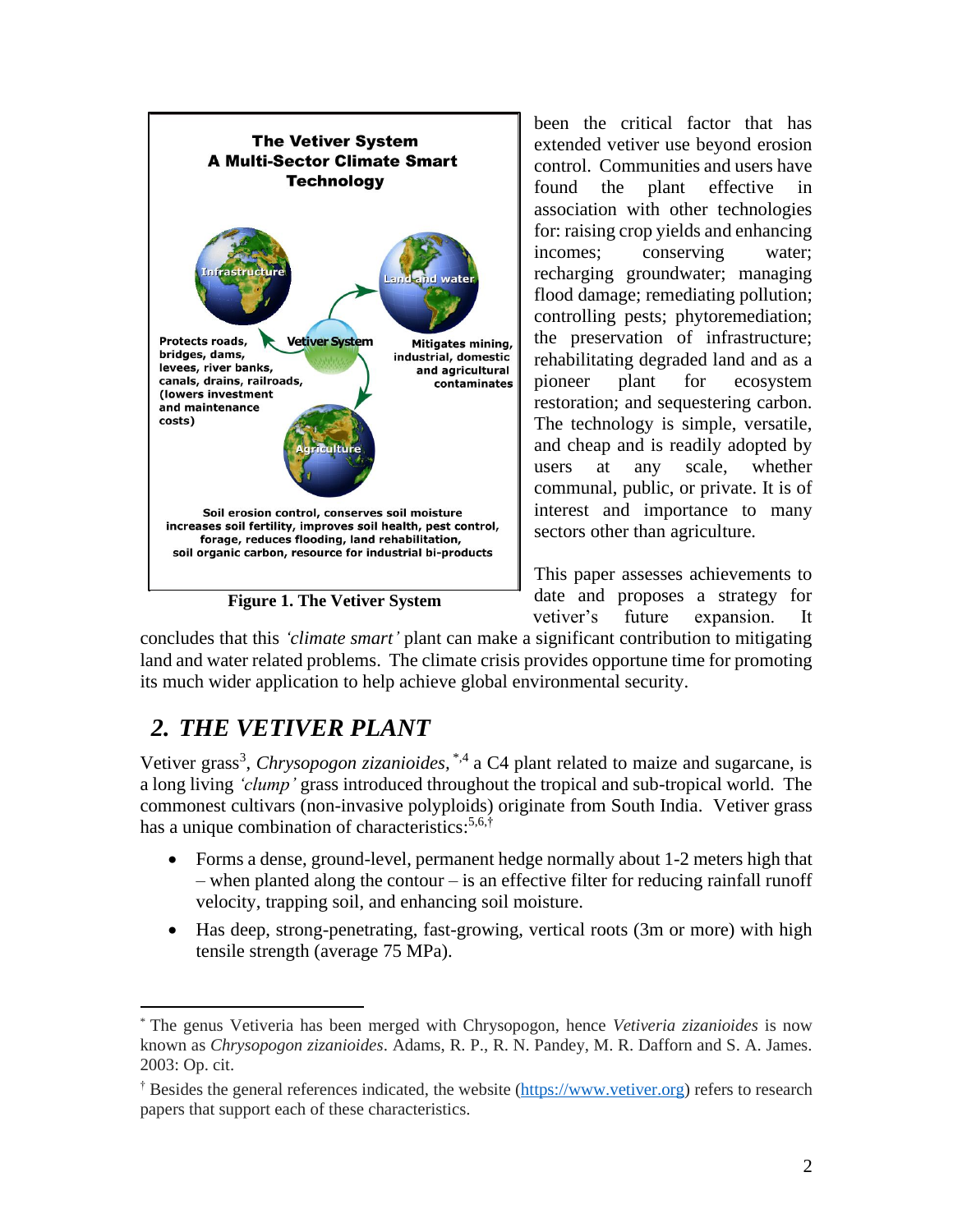- Grows under a wide range of rainfall (200 mm to 6,000 mm) and temperature (-  $15^{\circ}$ C to  $55^{\circ}$ C) conditions – freezing winter soils being an exception.
- Adapted to a wide range of soil type (pH 3.3 to 12.5) regardless of nutrient status.
- Is non-invasive<sup>7</sup>, having sterile seeds no stolons or rhizomes and being multiplied by plant division.
- Does not compete with adjacent crops and often enhances their growth.
- Resists most pests and diseases; provides a habitat for beneficial insects.
- Both a xerophyte and a hydrophyte, it is little affected by droughts or floods. It survives submerged conditions and, being compact with stiff stems, withstands strong water currents and deep flows.
- Tolerates fire, drought, overgrazing, most chemicals, and heavy metals.
- Has the capacity to absorb toxic chemicals and metalloids (due partly to its unique relationship with arbuscular mycorrhiza).
- Has a high biomass production (100 tons/ha), and  $CO<sup>2</sup>$  sequestration at levels comparable to  $-$  in many cases greater than  $-$  trees.

No other plant is known to share this range of attributes, or to have Vetiver's hardiness and versatility as a conservation plant.



**Figure 2: Vetiver Grass**

*Left:* **1-year-old root (Malaysia).** *Above right:* **linear section through vetiver hedge showing dense root pattern (Malaysia).**  *Bottom right:* **30-year-old dense vetiver hedge showing 2m self-developed (Fiji).**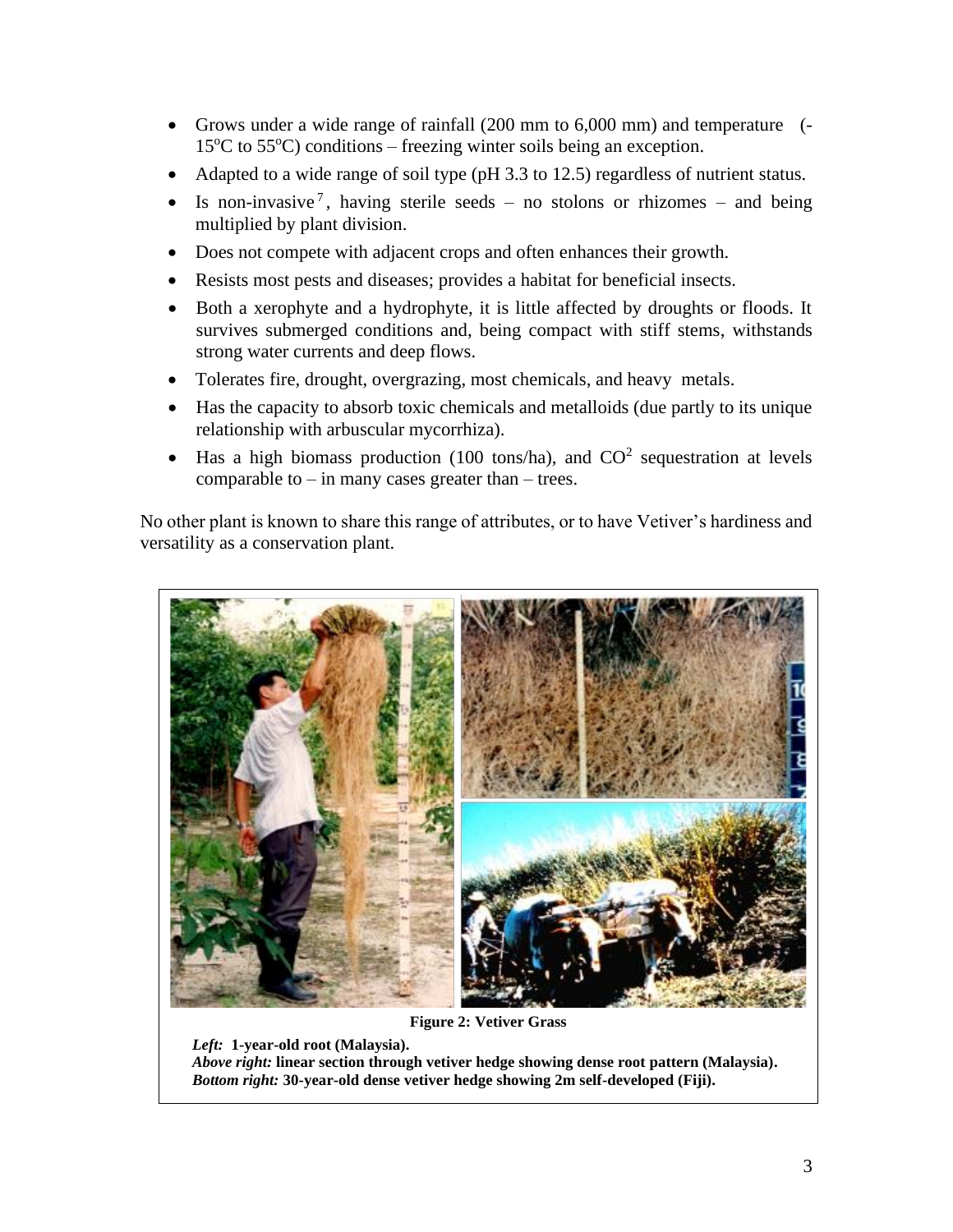### *3. USES OF VETIVER*

Vetiver has for centuries been cultivated for its essential oil. \* It may well have had other roles<sup>†,9</sup> but its first recorded use in erosion control occurred early in the 20th century in Fiji, the Caribbean, India and elsewhere,  $^{10}$  and during the 1950s in Japan. <sup>11</sup> In Fiji it was used on sugar plantations, and it was there that John Greenfield first encountered it. He later incorporated it in World Bank agricultural projects in India.<sup>12,13</sup> From this 1986 revival as a soil conservation measure, other vetiver applications have been developed by end-users in numerous locations in more than 120 countries [\(www.vetiver.org\)](http://www.vetiver.org/), often with multiple benefits.

Four examples are summarised below to illustrate vetiver use in: (a) Agriculture (Ethiopia), (b) Infrastructure Protection (Vietnam), (c) Contaminated Water and Land (Australia), and (d) Business and Artisanal Opportunities (China). These are just a small sample of the applications applied in countries across all continents.

#### **a. Agriculture - Ethiopia‡**

More than 27% of the Ethiopian highlands, some 14 Mha, is seriously eroded. A similar area remains susceptible to erosion, with soil loss from cultivated lands typically ranging between 50-179 t/ha/year.<sup>14</sup> Vetiver was introduced in 1984-85 to the coffee sector, and in 1992 a nursery and outreach programme to farmers was established by an Austrian NGO, Menschen für Menschen. Since then, with Government backing, NGO led interventions (supported by Germany and Sweden) have spread vetiver throughout the country.

Research at JARI<sup>§</sup> has shown that when vetiver hedges were fully formed (by the third year) runoff from bare land was reduced by 70%, and by 90% with both vetiver and coffee on land mulched with vetiver. The corresponding reductions in soil loss (by 95% and 98%) were even more dramatic.<sup>15,16,17</sup> At JARI and elsewhere, natural terraces have formed, one study showing a reduction in average slope of 7% after seven years.<sup>18</sup> On an industrial farm, soil organic matter increased by more than 50% due to soil retention and vetiver mulch.<sup>19</sup> Groundwater recharge also increases and in one locality vetiver contributed to the recovery of 96% of the springs and associated wetland habitats. $20$ 

Costs vary – one study found that vetiver on farmland in Ethiopia reduced costs by 50-70% compared to the most common physical structures (stone terraces<sup>21</sup> and soil bunds<sup>22</sup>) while savings in maintenance costs were some 85%.<sup>23</sup> Moreover, long lasting vetiver hedgerows have other benefits including pest control, improving soil health (removal of contaminants, enhancement of soil micro flora, fauna and organic matter).<sup>24</sup> In contrast structural approaches have uncertain agricultural impacts and are seldom maintained.<sup>25</sup> Surveys

<sup>\*</sup>Vetiver for oil is preferably grown on well-drained light soils that make root harvesting easier. Haiti and Indonesia are the dominant exporters.

<sup>†</sup> In South India there is an example where it was used to demarcate land ownership boundaries since it stayed where planted and was found to be reliable over generations.

<sup>‡</sup> Vetiver is used in Ethiopia for many other purposes: e.g., slope stabilisation for infrastructure; treatment of effluent from coffee pulping mills before discharge to rivers; and thatching, handicraft, and cultural purposes. § Jimma Agricultural Research Institute.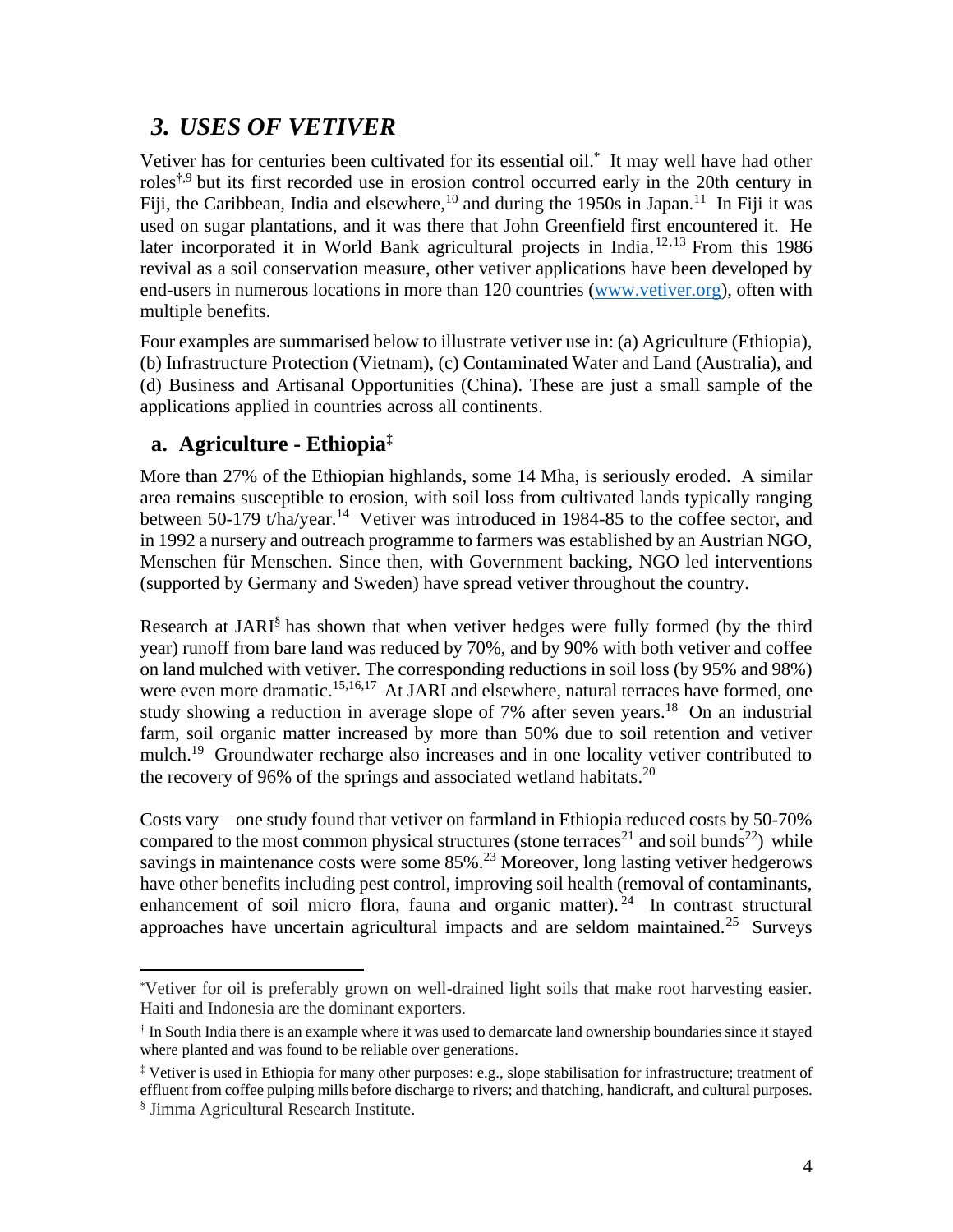confirm that farmers are generally happy with vetiver systems,  $26, 27$  whereas farmers develop negative attitudes towards structural measures.<sup>28</sup>



**Figure 3. Vetiver Hedge on the Contour Supporting an excellent adjacent maize crop**

Increased soil moisture, soil nutrient recycling (Table 1), and improved pest control (notably of stem borer in maize<sup>29</sup> and – in China – rice <sup>30</sup> ), enhance crop growth. In one example, yields of Teff *(Eragrostis tef)* increased by 29% (from 660 kg/ha to 850.8 kg/ha).<sup>31</sup> In another (Table 2) yields of fertilised improved maize increased by 80% when provided with vetiver hedges, and yields of fertilised local maize increased by 59%.

**Table 1. Effect of Vetiver Grass Hedgerows on selected Soil Chemical Properties Topsoil Layer (0-30cm) at Haru, Western Ethiopia**

| <b>Treatments</b>      | <b>Parameters</b> |             |       |                              |            |         |  |
|------------------------|-------------------|-------------|-------|------------------------------|------------|---------|--|
|                        | pH                | Ex. Acidity | Av. P | Av. $K$                      | <b>SOC</b> | TN      |  |
|                        | (H2O)             | (meq/100gm) | (ppm) | $(\text{meq}/100 \text{gm})$ | (% )       | $(\% )$ |  |
| With Vetiver           | 5.27              | 0.19        | 10.20 | 0.17                         | l.61       | 0.14    |  |
| <b>Without Vetiver</b> | 5.11              | 0.19        | 4.22  | 0.16                         | 0.19       | 0.15    |  |

*pH – soil pH: Av. P – available phosphorus: Av. K–available Potassium; SOC–soil organic carbon, TN–total nitrogen.* **Source: Leta Hailu, Gizaw Tesfaye, Tesfaye Yaekob. Op. cit. (2020)**

| <b>Inputs</b>                                     | Yield before 2005<br>(no Vetiver or<br>structures)<br>Quintal per ha | Vetiver and/or<br><b>structures</b>  | Av. Yield 2007-09<br>(with Vetiver and<br>/or structures)<br>Quintal per ha | <b>Increase</b><br>in Yield |
|---------------------------------------------------|----------------------------------------------------------------------|--------------------------------------|-----------------------------------------------------------------------------|-----------------------------|
| Improved seed (25kg)<br>DAP (100kg), Urea (100kg) | 40                                                                   | Vetiver<br>without structures        | 72                                                                          | $+80%$                      |
| Improved seed (25kg)<br>DAP (100kg), Urea (100kg) | 40                                                                   | Vetiver with<br>structures           | 70                                                                          | $+75%$                      |
| Improved seed (25kg)<br>DAP (100kg), Urea (100kg) | 40                                                                   | Structures only                      | 56                                                                          | $+40%$                      |
| Local seed (25kg)<br>DAP (100kg), Urea (100kg)    | 22                                                                   | Vetiver without<br><b>Structures</b> | 35                                                                          | $+59%$                      |
| Local seed (25kg)<br>DAP (100kg), Urea (100kg)    | 22                                                                   | Vetiver with<br><b>Structures</b>    | 32                                                                          | $+45%$                      |
| Local seed (25kg)<br>DAP (100kg), Urea (100kg)    | 22                                                                   | Structures only                      | 30                                                                          | $+36%$                      |

**Table 2. Farmer Maize Yields: Tulube Peasant Association, Metu District, Ethiopia<sup>32</sup>**

Supported by Menschen für Menschen (MfM): approx. 30,000 farmers

**Source: Terefe. T.N. Op. cit.**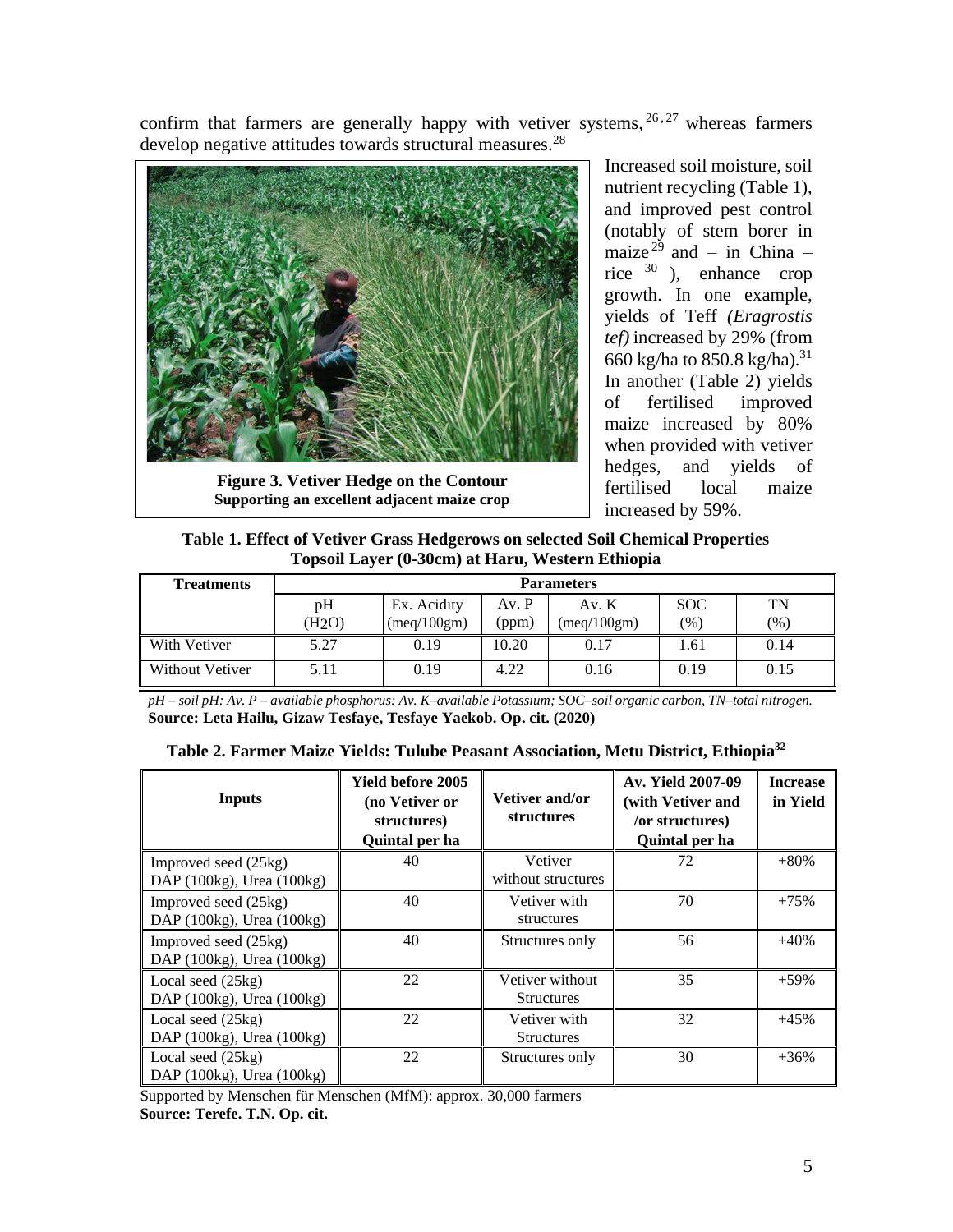#### **b. Infrastructure Protection – Vietnam**

Typhoons, flash floods, and associated landslips are common in Vietnam. Vetiver has been used for slope protection and disaster mitigation in many contexts,  $33,34$  with technical guidelines issued in  $2018^{35}$ .

The most widespread application has been for roads. Vetiver has successfully protected much of the Ho Chi Minh Highway,<sup>36,37</sup> a 3,200 km two-lane highway (being upgraded to eight-lanes) with 1,700 km of connecting roads. Construction began in 1999 along the famous Vietnam War trail.<sup>38</sup> It passes through steep, rugged terrain with annual rainfall of 1500-2500 mm, and costly structures often failed during the typhoon season. Vetiver trials began in 2002 and in 2003 the Ministry of Transport approved vetiver as the preferred erosion control measure, supported as needed by structural elements. Initial results were positive and 15 years later more than 1000 km remained effectively stabilised. Over time, vetiver enabled local species that often shaded it out though vetiver persists where local species do not return. More recently, a soil nail/vetiver combination (see Figure 3, bottom left) has been shown (Laguna Project) to be highly effective under extreme conditions on coastal and nearby roads, costing 10-33% less than conventional structural alternatives (soil nail with concrete beam, shotcrete, or gabion mat).<sup>39</sup>



**Figure 4. Bio-engineering Uses in Vietnam**

*Top left– Vetiver by itself (HCM Highway). Top right – Vetiver supported by toe wall (HCM Highway). Bottom Left – soil nail with Vetiver (Laguna Project). Bottom Right– Canal Bank Stabilisation (Central Vietnam)*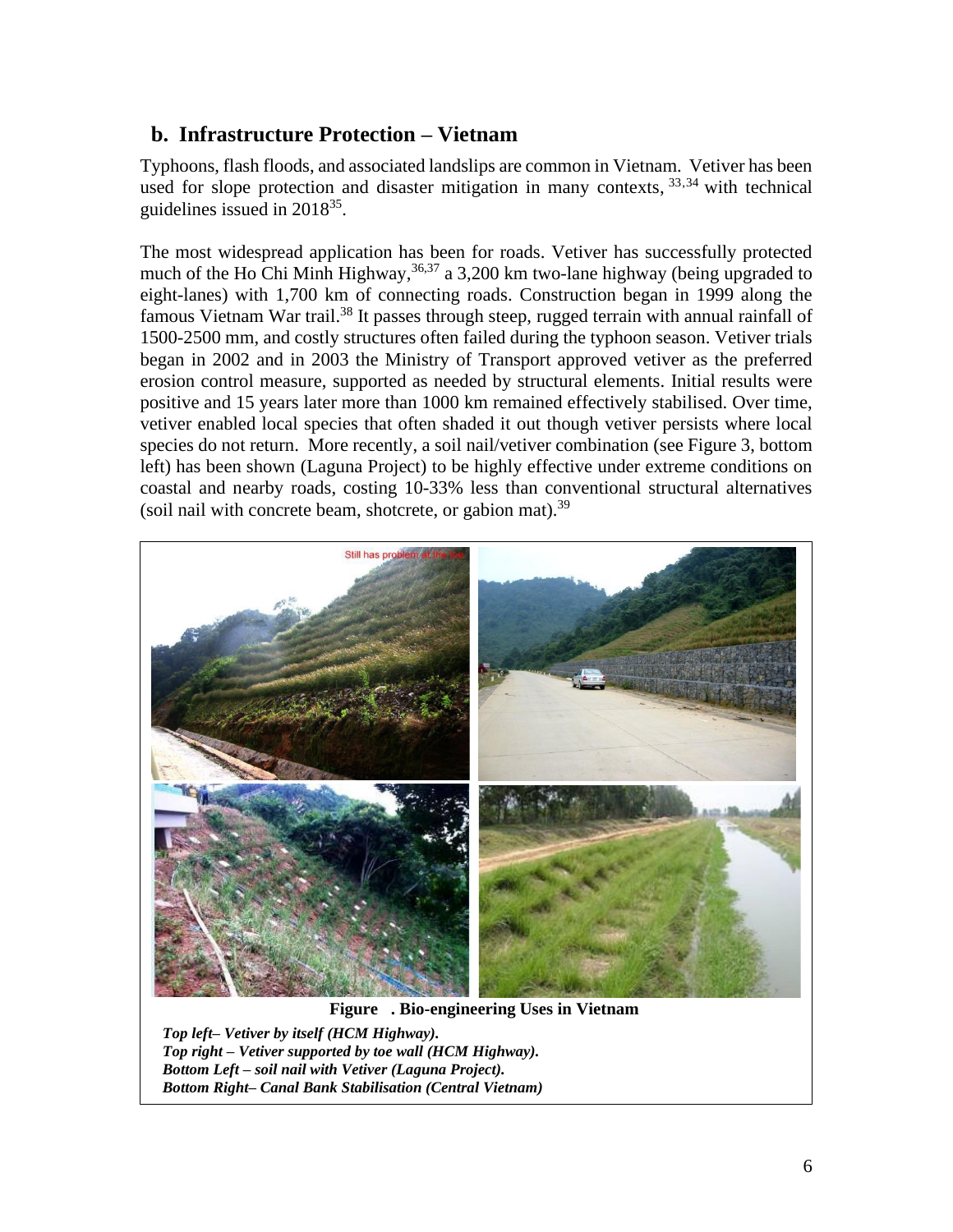Besides roads, the most extensive applications are for riverbank and canal-bank stabilisation, and for river and sea-dike erosion control. A review of two disaster mitigation projects in Central Vietnam (Quang Ngai, Danang) funded by Australia, was undertaken ten years after planting, <sup>40</sup> concluding that vetiver was highly successful in protecting river and canal banks from flash flood and saltwater intrusion in these low-lying areas of coastal central Vietnam. There were no significant failures though performance was influenced by the extent of community involvement. After initial tests in the Red River and Mekong deltas, programmes are planned for land stabilisation in these huge areas and to guard against saltwater intrusion as sea levels rise.

### **c. Phytoremediation – Australia**

Phytoremediation uses plants to remediate polluted wastewater and contaminated land. Due to vetiver's extraordinary attributes – growth under extremely acidic to highly alkaline soil regardless of nutrient status, its high tolerance to most chemicals, and its uptake of heavy toxic metals – vetiver can treat both urban and industrial polluted wastewater e.g., from abattoirs and food processing plants. Vetiver can also treat contaminated land by removing contaminants or stabilising the site preventing offsite pollution. Examples include contaminated mining lands; landfill leachate, food processing plants and extremely contaminated industrial waste dumps; and the treatment of effluent from sewage and septic systems. 41

Vetiver has been shown in Australia to reclaim contaminated mining land.<sup>42</sup> Examples include:

- Highly alkaline fresh mine gold tailings, that are low in plant nutrients and high in sodium, free sulphate, and total sulphur.
- Old gold mine tailings that in contrast are highly acidic due to high sulphur content, being also low in plant nutrients and high in heavy metals.
- Coal mining overburden, that is saline, highly sodic, with high levels of soluble sulphur, magnesium, and calcium but extremely low in nitrogen and phosphorus.



**Figure 5. Phytoremedial Uses in Australia**

*Left: hedgerows constructed as wetlands, treating tertiary effluent from a community septic tank. Right: vetiver on floating pontoon removing contaminates from water, incl. nitrates & phosphates.*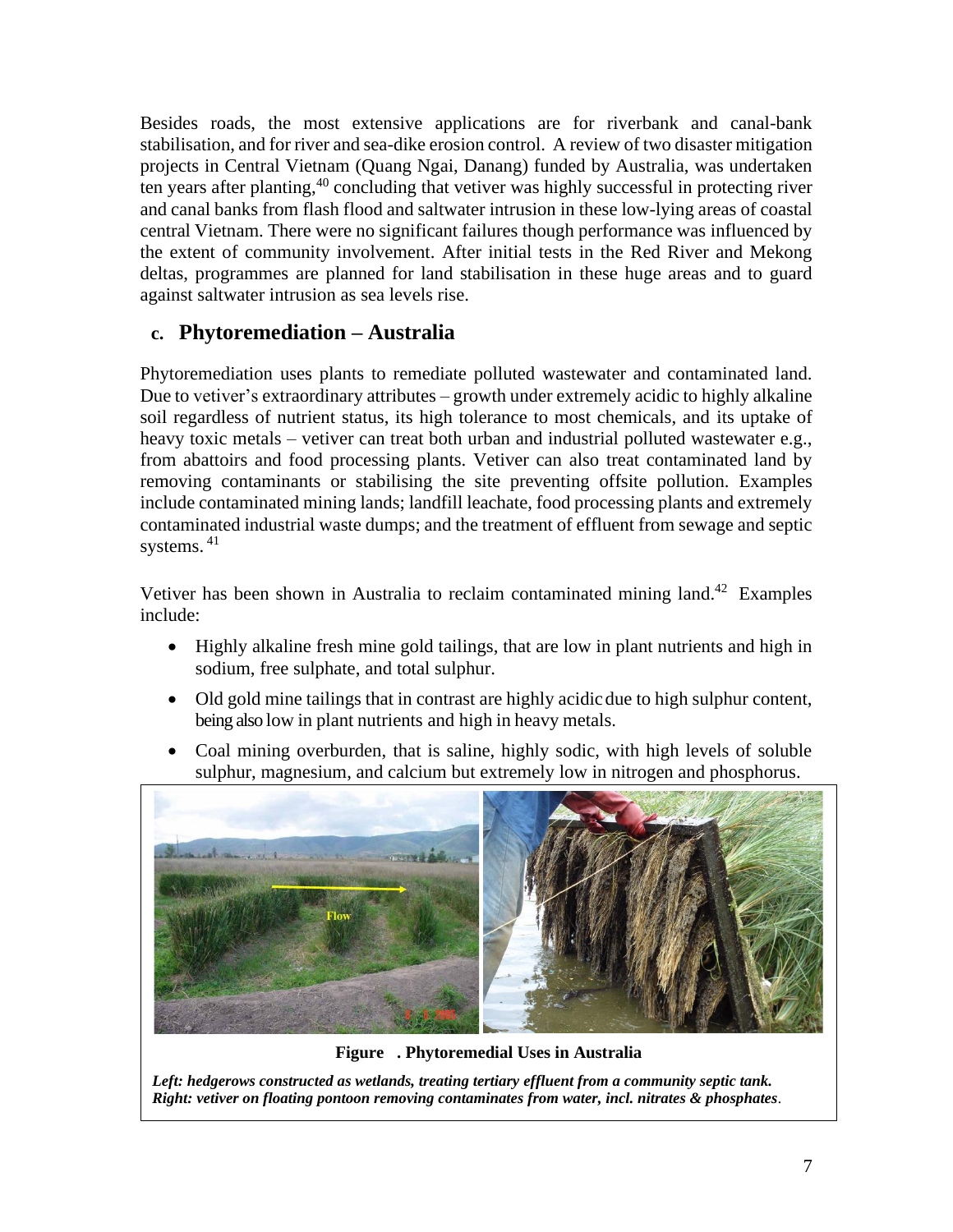- Bentonite mine tailings, that are highly erodible and sodic, also high in sulphate and low in plant nutrients.
- The residue of bauxite processing known as 'Red Mud', which is highly caustic.

Most contaminants accumulate in the roots where they generally remain indefinitely on site. In principle, roots can be incinerated though this is seldom done. Contaminants also move in low amounts to the leaves which can still be fed to livestock or mulched

Vetiver has also been employed to reclaim land contaminated with industrial wastes, including a landfill site created to store rejects and solid waste from a major explosive manufacturer in Central Queensland contaminated with extremely high levels of ammonia and nitrate; and the waste dump of a fertilizer factory, also in Queensland, which was heavily contaminated by heavy metals and nutrients, notably phosphates.<sup>43</sup> Table 3 shows the exceptional tolerance of Vetiver to various heavy metals, as compared to other species.

Finally, vetiver has been used in sewage treatment. In Toogoolawah, Queensland, it replaced a poorly performing conventional treatment plant discharging into a wetland, leading to reductions of 88% in nitrogen, 81% in phosphates, and 78% in faecal coliforms (cfu/100ml) in the system discharge. <sup>44</sup> In Boonah, Queensland, a Vetiver System with the capacity to dispose 600,000 l/day sewage effluent was adopted that saved greatly on construction and maintenance costs while upgrading the plant to comply with new EPA regulations.<sup>45</sup> (See below reference to community based sewage plants in South China).

| <b>Heavy Metals</b> | <b>Threshold Levels in Soil</b><br>$(mgKg^{-1})$ |                     | <b>Threshold Levels in Plant</b><br>$(mgKg-1)$ |                     |  |
|---------------------|--------------------------------------------------|---------------------|------------------------------------------------|---------------------|--|
|                     | Vetiver                                          | <b>Other Plants</b> | Vetiver                                        | <b>Other Plants</b> |  |
| Arsenic             | 100-250                                          | 2.0                 | 21-72                                          | $1 - 10$            |  |
| Cadmium             | $20-60$                                          | 1.5                 | $15 - 18$                                      | $5 - 20$            |  |
| Copper              | 50-100                                           | na                  | $13 - 15$                                      | 1.5                 |  |
| Chromium            | 200-600                                          | na                  | $5 - 18$                                       | $0.02 - 0.20$       |  |
| Lead                | >1,500                                           | na                  | >78                                            | na                  |  |
| Mercury             | >6                                               | na                  | >0.12                                          | na                  |  |
| Nickel              | 100                                              | $7-10$              | 347                                            | $10-30$             |  |
| Selenium            | >71                                              | $2 - 14$            | 11                                             | Na                  |  |
| Zinc                | >750                                             | na                  | 880                                            | na                  |  |

**Table 3. Threshold Levels of Heavy Metals to Vetiver Growth (compared with other species)**

**Source: Baker and Eldershaw 1992<sup>46</sup>** 

#### **d. Business Opportunities and Artisanal Uses – China**

Vetiver was introduced into China in a 1988 World Bank project.<sup>47</sup> At first, it made slow progress but once the China Vetiver Network [\(www.vetiver.org/CHN\\_resdev.htm\)](http://www.vetiver.org/CHN_resdev.htm) was formed in 1996, interest quickened, and the technology is now adopted – especially in South China – over a full range of applications. This has been by supported by extensive academic research in Chinese institutions. \*

<sup>\*</sup> An unsourced list of research papers in Chinese journals numbered 34 in 2016 and 37 in 2017.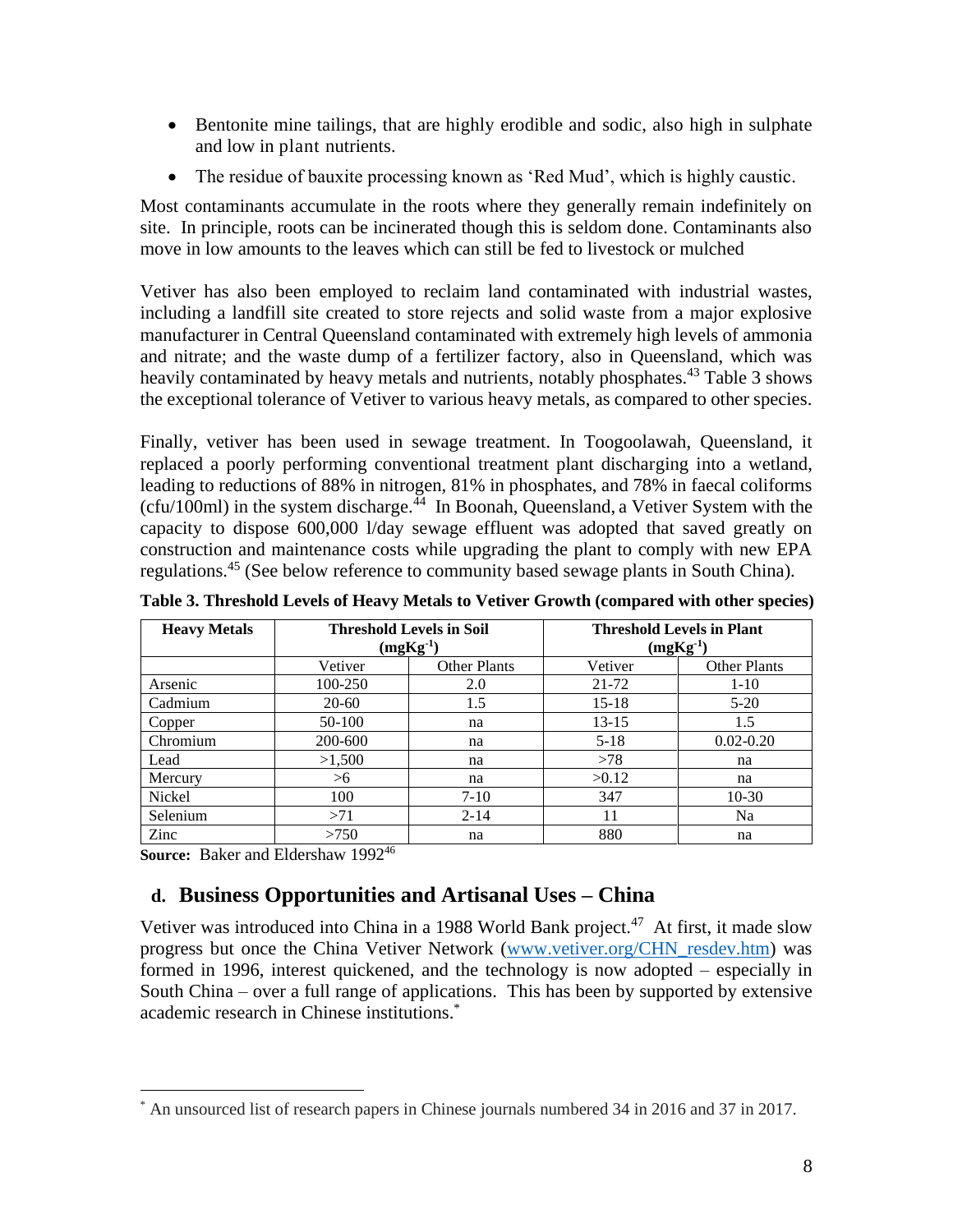Of note has been interest by private investors. By 2003, at least ten private companies had been set up across South China. Many established vetiver nurseries and participated in highway stabilisation projects, with the Fujian and Zhejiang Provincial Highways Departments often requiring vetiver in combination with structural measures.<sup>48</sup> The first use for railway embankments was that of the Xinchang Railway Co. for a 638 km railway in Jiangsu and Zhejiang provinces.<sup>49</sup> Another successful example was the 38 km Southern Loop of the Xiang-Gui Railway in the Guangxi Zhuang Autonomous Region which cost 25 yuan/m<sup>2</sup> compared to 90 yuan/m<sup>2</sup> for traditional rubble slope protection. Moreover, maintenance costs have proved far lower since vetiver was introduced in 2008.<sup>50</sup> Perhaps the most successful private company is the Guangzhou Vetiver Grass Environmental Science & Technology Co. which has been involved in a range of projects. For instance, by 2019 more than 80 small rural sewage treatment projects were to be introduced in Guangxi utilising its design, with the same method being extended to five other provinces.<sup>51</sup> Other uses have included treatment of pig farm effluent.<sup>52</sup>



**Figure . Uses in China Top left: Road Stabilisation in Zhejiang Province, Top right: Rural Sewage Treatment Plant, Caixin Village, Guizhou Province. Bottom left: Thatching, Rural China, Bottom right: Handicraft Products, China**

A different but popular off-farm use in rural areas has been to utilise dried vetiver grass for thatching, handicrafts, and other artisanal uses to generate supplementary income, mainly for rural women. The King of Thailand took the lead. A network was formed ([http://thvn.rdpb.go.th](http://thvn.rdpb.go.th/)), training manuals were prepared, and training courses were provided in several countries notably China, India and in South America.53,54 Vetiver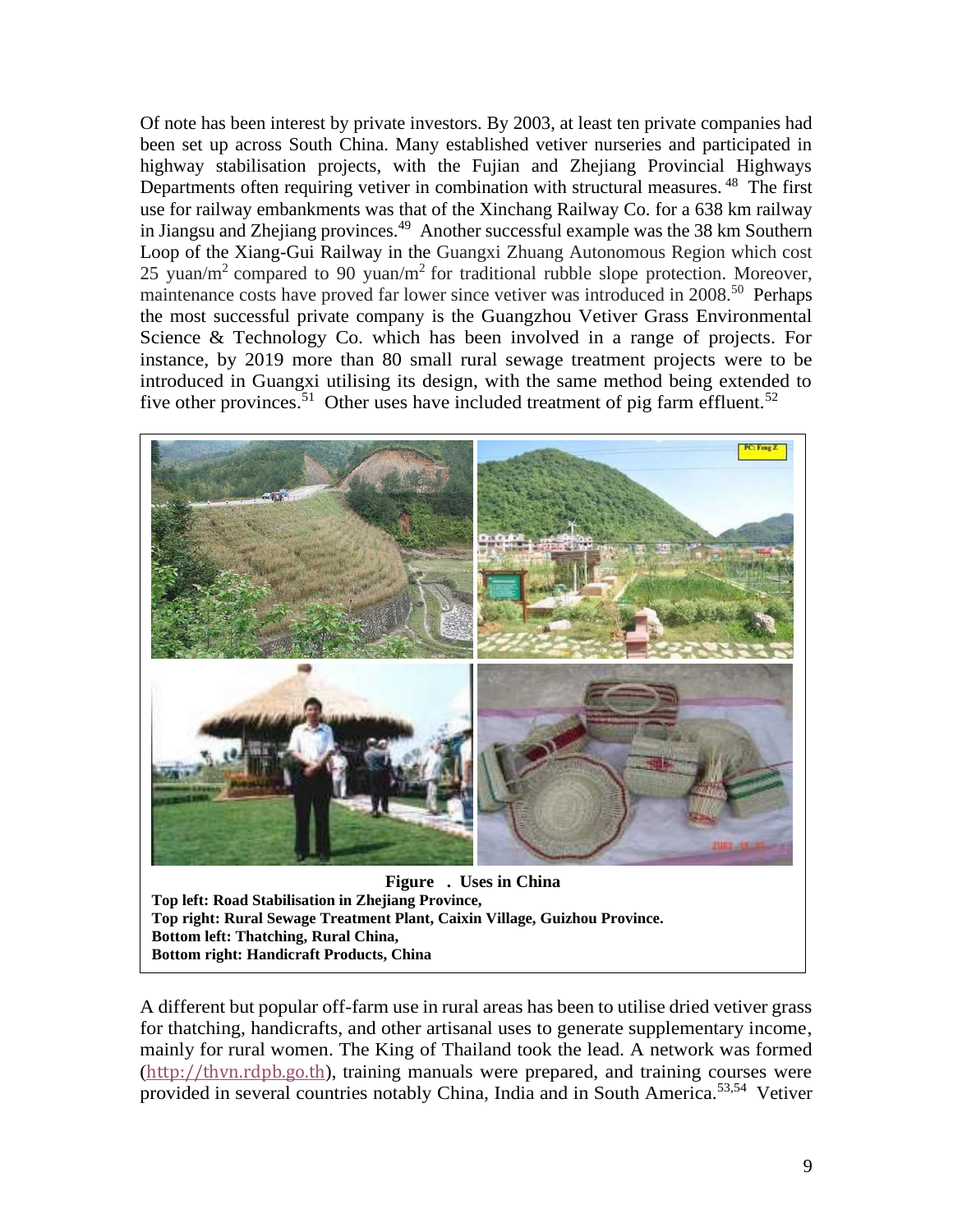may be cultivated specifically for handicrafts but more typically vetiver grown for erosion control and other uses is regularly cut for handicrafts, or for animal feed, mulching etc. The first training programme in China was held in Guanxi in 2007 assisted by a Thai team funded by a German church agency. From there, handicraft activities have expanded into neighbouring provinces, wherever vetiver is cultivated.

## *4. FUTURE OF VETIVER*

Future expansion will depend critically on appealing to local communities, organisations, and enterprises and encouraging them to adapt the technology to address their problems as they see them. Two recent webinars [*'Embedding Vetiver Grass Technology into Farm Systems at various scales under tropical and semi-tropical conditions'*  [\(https://youtu.be/p4OM9Vm1IqE\)](https://youtu.be/p4OM9Vm1IqE) ) : and *'Developing, marketing and social impact of vetiver grass-based handicrafts'* [\(https://youtu.be/dqb3os89sYQ\)](https://youtu.be/dqb3os89sYQ)] illustrate how this might be achieved. Emphasis was given to the technology's versatility, recognising that there are no uniform solutions. Based on an exchange of ideas and experience via the Vetiver Network International, users across the world were encouraged to select components appropriate to their context – from a single intervention to test its local viability to a range of complementary interventions with the aim of attaining multiple objectives simultaneously.

Devolving power to communities is critical, but a step change in the adoption of vetiver worldwide will also require broader initiatives. Since the early 1990s, new uses for the vetiver technology have steadily emerged. Exploiting these opportunities has been underpinned by experimentation and research which should be expanded in support of both known and new uses. Carbon sequestration for instance is a promising emerging use. Grasses can be formidable producers of carbon.<sup>55</sup> If initial results from research with vetiver are confirmed,<sup>\*,56,57,58</sup> it could contribute importantly to addressing the climate emergency. Since it may not appeal to the financial interests of a local community, incentives may be needed for it to be widely adopted for this purpose. Other broad initiatives may also be required. For instance, developing and issuing regulations, standards, and procurement procedures – at sectoral, regional, and national levels – may be necessary in some sectors, e.g., for promoting vetiver use for infrastructure protection. To counter rent seeking by officials and commercial interests in expensive structural solutions, community involvement and complementary governance measures will also undoubtedly be needed.

In India, China, and elsewhere, World Bank projects were a crucial vehicle for introducing vetiver technologies in the first place. Similar opportunities will emerge in future, not only in the activities of external lending institutions but in those of NGOs (as in Ethiopia),

<sup>\*</sup> *Miscanthus x giganteus* grown in moderate climates on entire fields has been much studied as a biofuel and carbon sink. Miscanthus and vetiver have comparable qualities though vetiver is planted as hedges which occupy only a small part of the land and has been subject to few carbon sequestration studies. Preliminary results suggest that vetiver in tropical and arid areas produces comparable (perhaps more) carbon than miscanthus in temperate areas, and that both compete with trees when planted as a single field crop.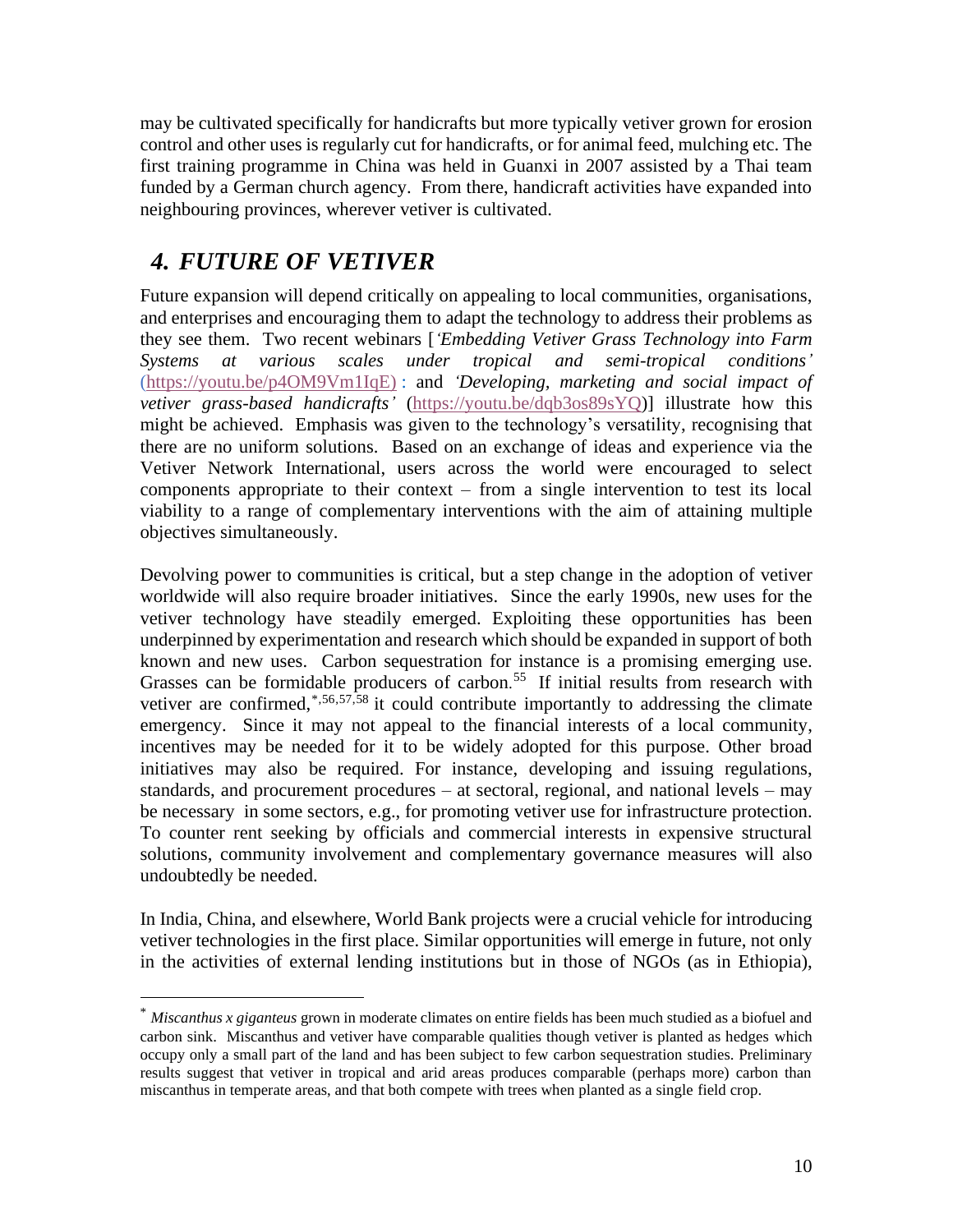foreign investors and other international actors. The CGIAR institutions for instance could provide an important research focus for developing improved practices in vetiver and associated technologies. By taking vetiver seriously, they could help spread the technology worldwide through their vast international networks and help ensure that this *'smart'* plant fulfils its undoubted potential for mitigating some of the frightening land, water, and climate problems facing the planet. Moreover, with 30 years of global experience since the NRC report,<sup>59</sup> Vetiver Grass applications should be an important part of the FAO-UNEP Decade of Ecosystem Restoration<sup>60</sup> for it is indeed a plant for the people – easy to use, quickly effective, and low cost.

**February 24, 2022**

#### **REFERENCES**

<sup>2</sup> FAO and UNEP. Global Assessment of Soil Pollution Summary for Policy Makers. Rome. FAO. (2021)

<sup>3</sup> Truong, P. Vetiver Roots: The Vetiver System Technology's Hidden Half. The Vetiver Network International [\(www.vetiver.org\)](http://www.vetiver.org/). (2020 forthcoming)

 $12$  Greenfield, J G. Op. cit. (2002)

<sup>15</sup> Tesfu Kebede, Tesfaye Yaekob. Research and Development of Vetiver Grass *(Vetiver. Zizanioides,L.)* in Ethiopia. Paper presented at workshop: The Vetiver System for Water and Soil Conservation, Environmental Protection and Land Rehabilitation in Ethiopia. (2009)

<sup>16</sup> Afework Hailu. Vetiver System Contribution for Wetland Rehabilitation in Ethiopia: The Case of Wichi Wetland and Micro Watershed, Metu District. Paper presented at 2009 workshop: The Vetiver System for Water and Soil Conservation, Environmental Protection and Land Rehabilitation in Ethiopia. (2009) <sup>17</sup> Endale Bekele Jiru, Buchura Negesse Wari. Op. cit. (2019)

**<sup>18</sup>** Leta Hailu, Gizaw Tesfaye, Tesfaye Yaekob. Effect of Vetiver Grass (Vetiver zizanioides) Hedgerows on Selected Soil Properties and Crop Yield on Farmland at Haru District, Western Ethiopia. International Journal of Research Studies in Agricultural Sciences. Volume 6, Issue 5, pp 35-41. (2020)

<sup>19</sup> Abdisa Gesesse, Tesfaye Balemi, P. Natarajan, Yosef Amha. Effect of Vetiver Grass Hedges in Maintaining Soil Fertility and Productivity at Anno Agro Industry Farm, Gobu Sayo District, Oromiya Region, Ethiopia. Journal of Science and Sustainable Development (JSSD), 2013, 1(1), 37-49. (2013)

 $20$  Terefe, T.N. Farmers' Perception on the Role of Vetiver Grass in SWC in Southwest Ethiopia: The Case of Tulube Peasant Association, Metu District. (2011)

<sup>1</sup> National Research Council. *'Vetiver Grass: A Thin Green Line Against Erosion'*, Washington DC: The National Academies Press. [https://doi.org/10.17226/2077.](https://doi.org/10.17226/2077) (1993)

<sup>4</sup> Adams, R. P., R. N. Pandey, M. R. Dafforn and S. A. James. 2003. Vetiver DNA Finger printed cultivars. Journal of Essential Oils 15: 363-371. (2003)

<sup>5</sup> Greenfield, J.G. Vetiver Grass, an Essential Grass for the Conservation of Planet Earth. The Vetiver Network International [\(www.vetiver.org\)](http://www.vetiver.org/). (2002)

<sup>6</sup> Truong, P. Op. cit. (2020 forthcoming)

<sup>7</sup> Institute of Pacific Islands Forestry. Pacific Island Ecosystems at Risk (PIER) Plant threats to Pacific ecosystems. Risk Assessment Results. Chrysopogon zizanioides 'Sunshine' (2018)

<sup>&</sup>lt;sup>9</sup> Greenfield, J.G. Op. cit. (2002)

<sup>10</sup> National Research Council. Op. cit. (1993)

<sup>11</sup> Tokuoka Y., Kamo T., Kimura K., Hashigoe K. and Oka M. Preliminary evaluation of ecological and agricultural characteristics of vetiver (Chrysopogon zizanioides) maintained in terraced arable fields along the Uwa Sea region, southwestern Japan .Humans and Nature 29: 1−9 (2018)

<sup>&</sup>lt;sup>13</sup> Grimshaw R.G. ASTAG Technical Papers. The World Bank, Washington D. C. (1988)

<sup>14</sup> Endale Bekele Jiru, Buchura Negesse Wari. Review: Role of Vetiver Grass (*Vetiver zizanioides L*) for Soil and Water Conservation in Ethiopia. *International Journal of Agricultural Economics*. Vol. 4, No. 3, 2019, pp. 87-93. doi: 10.11648/j.ijae.20190403.11. (2019)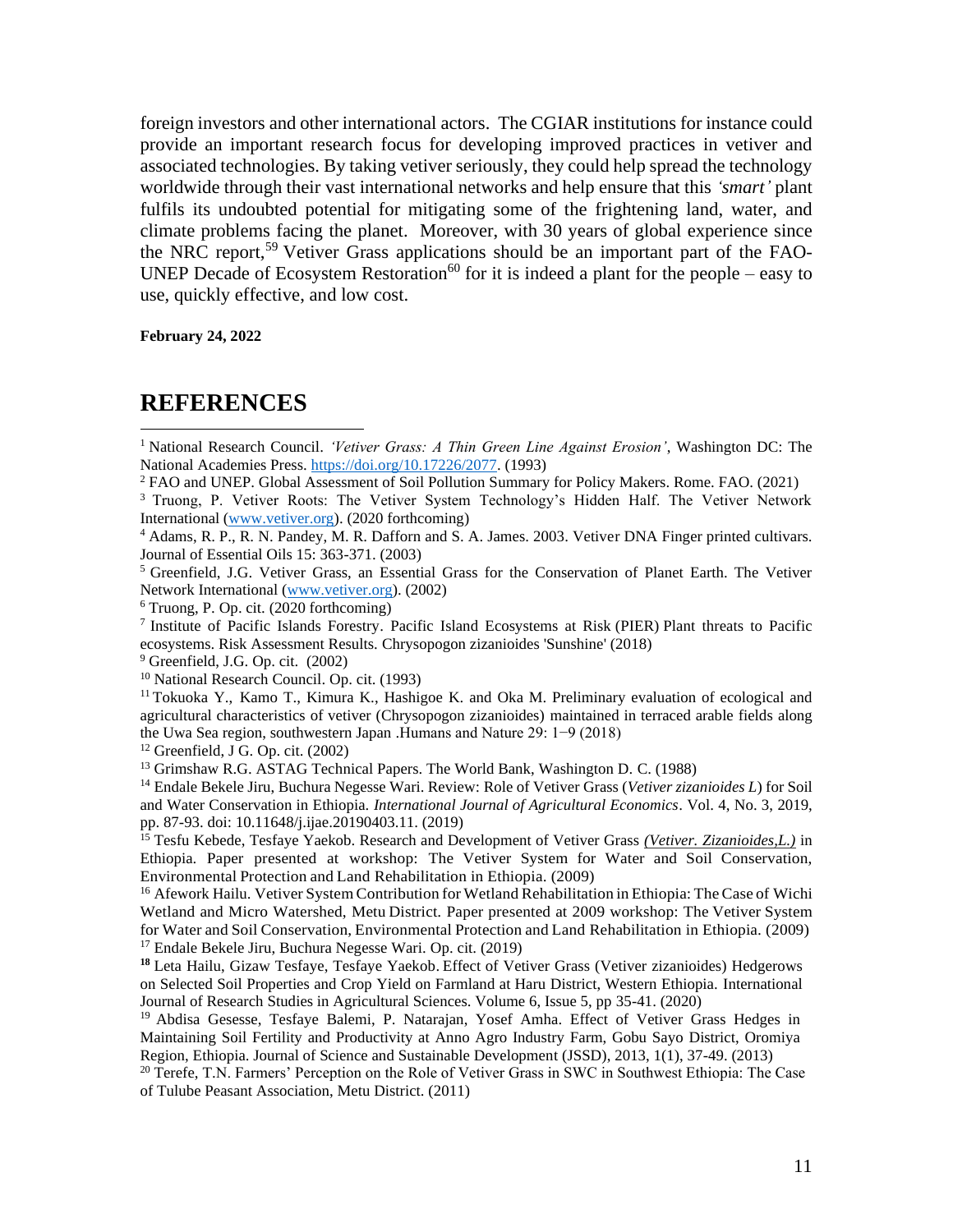<sup>22</sup> Aklilu Amsa, Jan de Graaf. Determinants of adoption and continued use of stone terraces for soil and water conservation in an Ethiopian highland watershed. Ecological Economics 61 (2007) pp 294-302. (2007)

<sup>22</sup> Adimassu Z, Mekonnen K, Yirga C, Kessler A. Effect of Soil Bunds on Runoff, Soil and Nutrient Losses, and Crop Yield in the Central Highlands of Ethiopia. Land Degradation & Development, 25, 554-564. (2014) **<sup>23</sup>** Habtamu Webshet. Vetiver and its System for Community Development in Ethiopia. Paper presented at workshop: The Vetiver System for Water and Soil Conservation, Environmental Protection and Land Rehabilitation in Ethiopia. (2009)

 $24$ . Greenfield, J G. Op. cit. (2002)

<sup>26</sup> Jigar Yirsaw Teshome. The status of vetiver grass as a technique for soil and water conservation in Lay Armachiho woreda. Global Journal of Crop. Soil Science and Plant Breeding. Vol 4 (1), pp162-170. (2016)

<sup>27</sup> Lemesa Hailu, Leta Hailu. Farmers Adoption of Vetiver Grass Hedgerows for Soil and Water Conservation, Haru District, Western Ethiopia. Journal of Energy and Natural Vol. 10(1), pp 14-27. (2021)  $^{28}$  Aklilu Amsalu and Jan de Graaff. Farmers' views of soil erosion problems and their conservation knowledge at Beressa watershed, central highlands of Ethiopia. Agriculture and Human Values (2006) 23: 99–108. (2006)

<sup>29</sup> Van den Berg J., Midega C, Wadhams L.J., and Kha Z.R. Can Vetiver Grass be Used to Manage Insect Pests on Crops? Paper presented at the 3rd International Conference on Vetiver (ICV3), Guangzhou, China (2003)

<sup>30</sup> Lu Yan-hui, Zheng Xu-song, Lu Zhong-xian. Application of vetiver grass *Vetiveria zizanioides*: Poaceae (L.) as a trap plant for rice stem borer *Chilo suppressalis*: Crambidae (Walker) in the paddy fields. Journal of Integrative Agriculture 2019, 18(4): 797–804. (2019)

<sup>31</sup> Leta Hailu, Gizaw Tesfaye, Tesfaye Yaekob. Op. cit. (2020)

<sup>32</sup> Terefe. T.N. Farmers' Perception on the Role of Vetiver Grass in Soil and Water Conservation in South Western Ethiopia: *The Case of Tulube Peasant Association; Metu District.* Paper submitted to Indira Gandhi National Open University (IGNOU), Department of Rural Development in Partial Fulfilment of the Requirements for the Degree of Master of Arts in Rural Development (MARD). Indra Gandhi National Open University Department of Rural Development, New Delhi, India (2011)

<sup>33</sup> Van, T.T and Truong, P.N. Vetiver System for Natural Disaster Mitigation in Vietnam: Some Lessons Learned After a Decade of Application. The Fifth International Conference on Vetiver (ICV-5) "Vetiver and Climate Change", Lucknow, India, 28-30. (2011)

<sup>34</sup> T.T. Van, L.V. Dung, P.H.D. Phuoc and L.V. Du. Vetiver System for Natural Disaster Mitigation and Environmental Protection in Vietnam - An Overview

<sup>35</sup> ICEM in association with PHILKOEI. Slope Protection Designs and specifications. ADB 8102-VIE

Promoting Climate resilient Rural Infrastructure in Northern Viet Nam. Technical Report No. 18. (2017)

<sup>36</sup> Tran Tan Van and Paul Truong. Vetiver System for Infrastructure Protection in Vietnam: A Review after Fifteen Years of Application on the Ho Chi Minh Highway (2000- 2014). Paper presented at the 6th International Conference on Vetiver (ICV6), Da Nang, Vietnam. (2015)

<sup>37</sup> N. T. Nghia1, L. G. Lam and T. Hino. Combining Soil Nail and Vetiver Grass in A Slope Protection Project in Vietnam. Lowland Technology International June 2019; 21 (1): pp 14-22. (2019)

<sup>38</sup> Ngo Thi Thuy Huong, Tran Tan Van, Paul Truong, Nguyen Hung Minh Effectiveness of Vetiver Grass in Phytostabilization and/or Phytoremediation **o**f Dioxin-Contaminated Soil at Bien Hoa Airbase, Vietnam: An Overview And Preliminary Result. Paper prepared for the 6<sup>th</sup> International Conference on Vetiver (ICV-6), Danang. (2015)

**<sup>39</sup>** T. Nghia, L. G. Lam and T. Hino. Combining Soil Nail and Vetiver Grass in a Slope Protection Project in Vietnam. Lowland Technology International June 2019; 21 (1): pp 14-22 (2019)

<sup>40</sup> Tran Van Man, Huynh Van Thang, and Paul Truong. VST in River and Canal Bank Stabilisation in Central Vietnam: Successes and Failures Ten Years Later. Paper prepared for the 7<sup>th</sup> International Conference on Vetiver (ICV-7), Thailand. Postponed. (2020)

 $41$  Truong, P. Op. cit. pp 146-154 (2020 forthcoming)

 $42$  Truong, P. Op. cit. pp 146-154 (2020 forthcoming)

<sup>43</sup> Truong, P. Op. cit. pp 154-154 (2020 forthcoming)

<sup>44</sup> Granzien J., King L. The Use of Vetiver Grass Wetlands for Sewerage Effluent Treatment in Esk Shire, Queensland, Australia. (2003)

<sup>45</sup> Truong, P. Op. cit. (2020 forthcoming)

<sup>46</sup> Baker, D.E. and Eldershaw, V.J. (1993). *Interpreting Soil Analyses in Queensland.* QDPI, Brisbane.

<sup>25</sup> Alemu Mekonnen Op. cit. (2009)